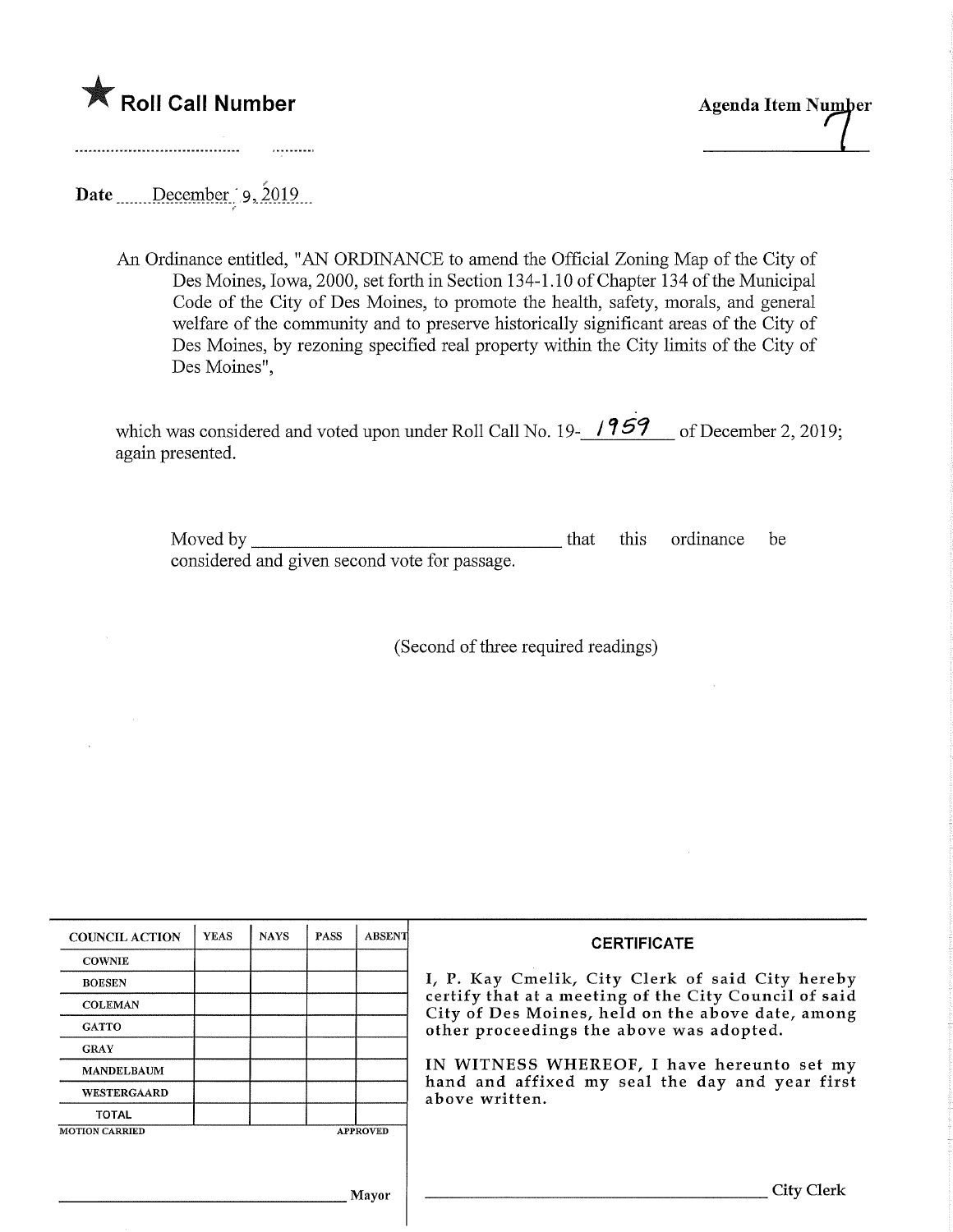

Agenda Item Number

Date \_\_\_\_\_ December 2, 2019

An Ordinance entitled, "AN ORDINANCE to amend the Official Zoning Map of the City of Des Moines, Iowa, 2000, set forth in Section 134-1.10 of Chapter 134 of the Municipal Code of the City of Des Moines, to promote the health, safety, morals, and general welfare of the community and to preserve historically significant areas of the City of Des Moines, by rezoning specified real property within the City limits of the City of Des Moines",

presented.

Moved by  $\triangle$   $\triangle$   $\triangle$  that this ordinance be considered and' given first vote for passage.

FORM APPROVED:

Frank

Glenna K, Frank Assistant City Attorney

(First of three required readings)

| <b>COUNCIL ACTION</b> | <b>YEAS</b> | <b>NAYS</b> | PASS | <b>ABSENT</b>   | <b>CERTIFICATE</b>                                                                                                                                                                                                                                                                                                            |
|-----------------------|-------------|-------------|------|-----------------|-------------------------------------------------------------------------------------------------------------------------------------------------------------------------------------------------------------------------------------------------------------------------------------------------------------------------------|
| <b>COWNIE</b>         |             |             |      |                 | I, P. Kay Cmelik, City Clerk of said City hereby<br>certify that at a meeting of the City Council of said<br>City of Des Moines, held on the above date, among<br>other proceedings the above was adopted.<br>IN WITNESS WHEREOF, I have hereunto set my<br>hand and affixed my seal the day and year first<br>above written. |
| <b>BOESEN</b>         |             |             |      |                 |                                                                                                                                                                                                                                                                                                                               |
| <b>COLEMAN</b>        |             |             |      |                 |                                                                                                                                                                                                                                                                                                                               |
| <b>GATTO</b>          |             |             |      |                 |                                                                                                                                                                                                                                                                                                                               |
| <b>GRAY</b>           |             |             |      |                 |                                                                                                                                                                                                                                                                                                                               |
| MANDELBAUM            |             |             |      |                 |                                                                                                                                                                                                                                                                                                                               |
| WESTERGAARD           |             |             |      |                 |                                                                                                                                                                                                                                                                                                                               |
| <b>TOTAL</b>          |             |             |      |                 |                                                                                                                                                                                                                                                                                                                               |
| <b>MOTION CARRIED</b> |             |             |      | <b>APPROVED</b> |                                                                                                                                                                                                                                                                                                                               |
|                       |             |             |      |                 |                                                                                                                                                                                                                                                                                                                               |
| Mayor                 |             |             |      |                 | City Clerk                                                                                                                                                                                                                                                                                                                    |
|                       |             |             |      |                 |                                                                                                                                                                                                                                                                                                                               |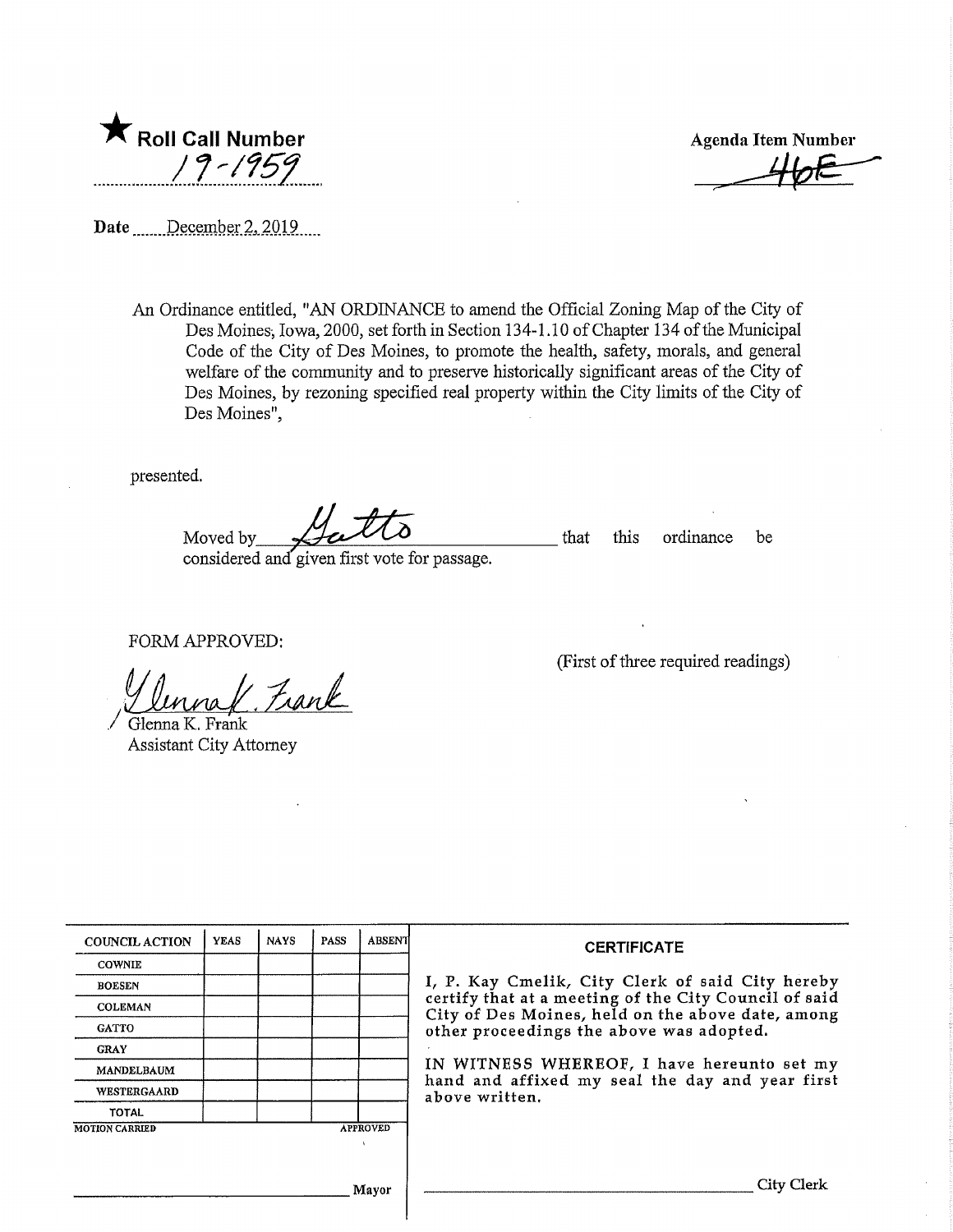## ORDINANCE NO.

AN ORDINANCE to amend the Official Zoning Map of the City of Des Moines, Iowa, 2000, set forth in Section 134-1.10 of Chapter 134 of the Municipal Code of the City of Des Moines, to promote the health, safety, morals, and general welfare of the community and to preserve historically significant areas of the City of Des Moines, by rezoning specified real property within the City limits of the City of Des Moines.

Be It Ordained by the City Council of the City of Des Moines, Iowa:

Section 1. That the Official Zoning Map of the City of Des Moines, Iowa, adopted by Ordmance No. 15,818 on October 16, 2019 and set forth in Section 134-1.10 of Chapter 134 of the Municipal Code of the City of Des Moines, is hereby amended pursuant to the additional revisions in form on file in the office of the City Clerk, which amendments are hereby approved and adopted and include:

- a. Revise designation of all real property zoned N2 by Ordinance No. 15,818 approved on October 16,2019, from N2 zoning district to N2b zoning district, except those real properties specifically identified as follows for which designations will be revised from N2 zoning district to N2a zoning district:
	- i. Area generally bounded by E. Watrous Avenue on the north; E. McKinley Avenue on the south; Easter Lake on west; and SE 36th (extended north) on the east,
	- ii. Area generally bounded by Briggs Street (extended) on the north; Carpenter Street/E, Cardinal Avenue (extended) on the south; SB 29th Street extended on the west and SE 34th/ 135th Avenue on the east.
- b. Revise designation for the following real property from N1a zoning district to N2a zoning district:

 $\mathbf{1}$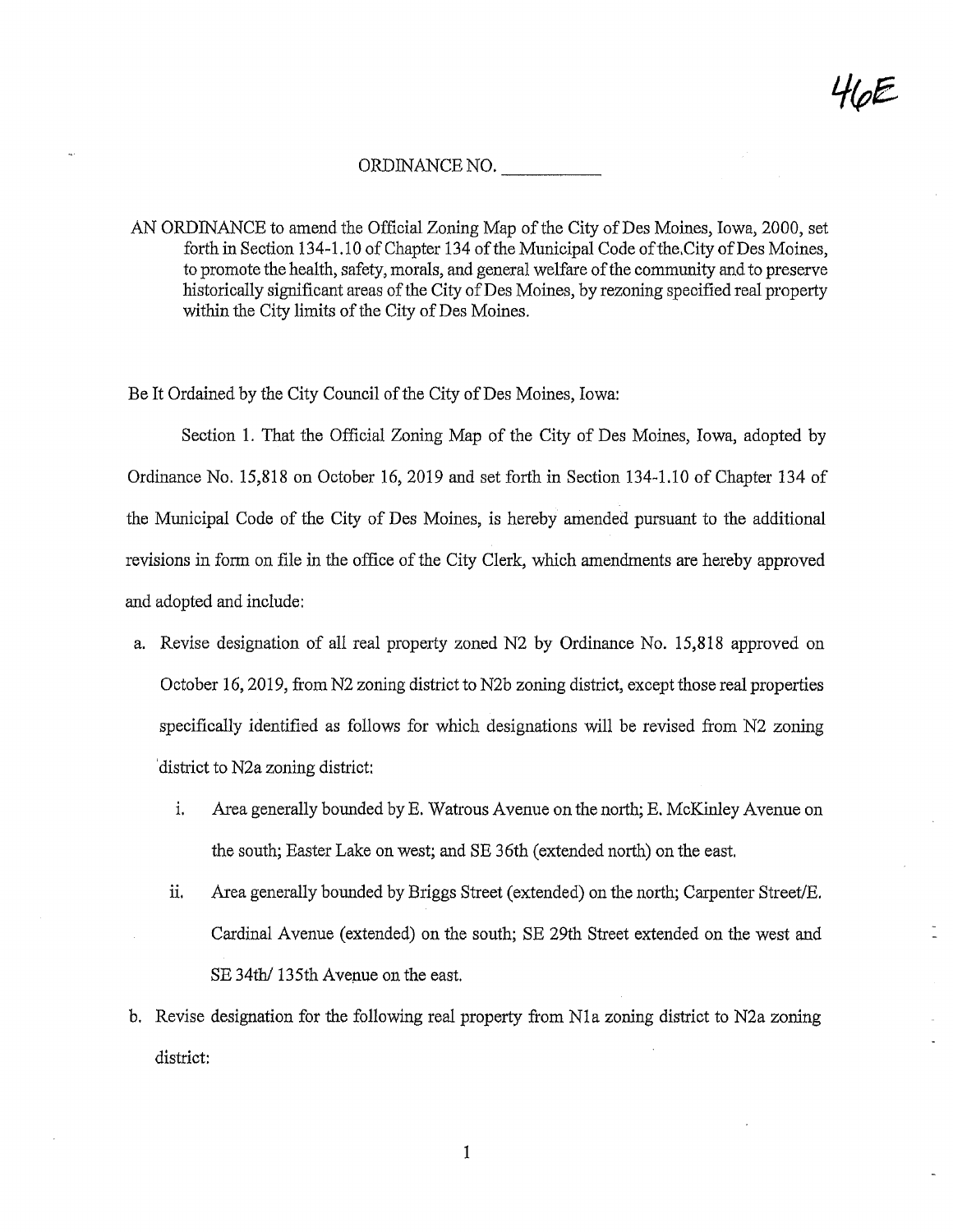- i. Area generally bounded by Acorn Street on the north; Beardsley Street/Border Street on the south; SW 28fh. Street on the west; and Flew Drive on the east.
- ii. Area generally bounded by Buchanan Trail (extended east) on the north; Carpenter Street on the south; Fleur Drive/85fti Avenue (extended south) on the west; and SW 14th Street (extended south) on the east.
- iii. Area generally bounded by Acorn Street on the north; Beardsley Street (extended west) on the south; SB 27th Street (extended south) on the west; and SE 34th Street on the east.
- c. Revise designation for the following real property from Nla zoning district to N2b zoning district:
	- i. Area generally bounded by E. County Line Road on the north; Highway 5 on the south; SB 14th Street (extended south) on the west; and SB 16th (extended south) on the east,
	- ii. Area generally bounded by Southridge Boulevard on the north; E. County Line Road on the south; SB 17th Court (extended south) on the west; and SW 19th Court extended on the east.
	- iii. Area generally bounded by Moonlight Drive on the north; E. County Line Road on the south; Indianola Avenue on the west; and SE 29th Court on the east.
	- iv. Areas generally bounded by Hartford Avenue on the north; E. Watrous on the south; SE 18th Street on the west and SE 34th Street on the east.
- d. Revise designation for the following real property from Nlb zoning district to N2a zoning district:

 $\overline{2}$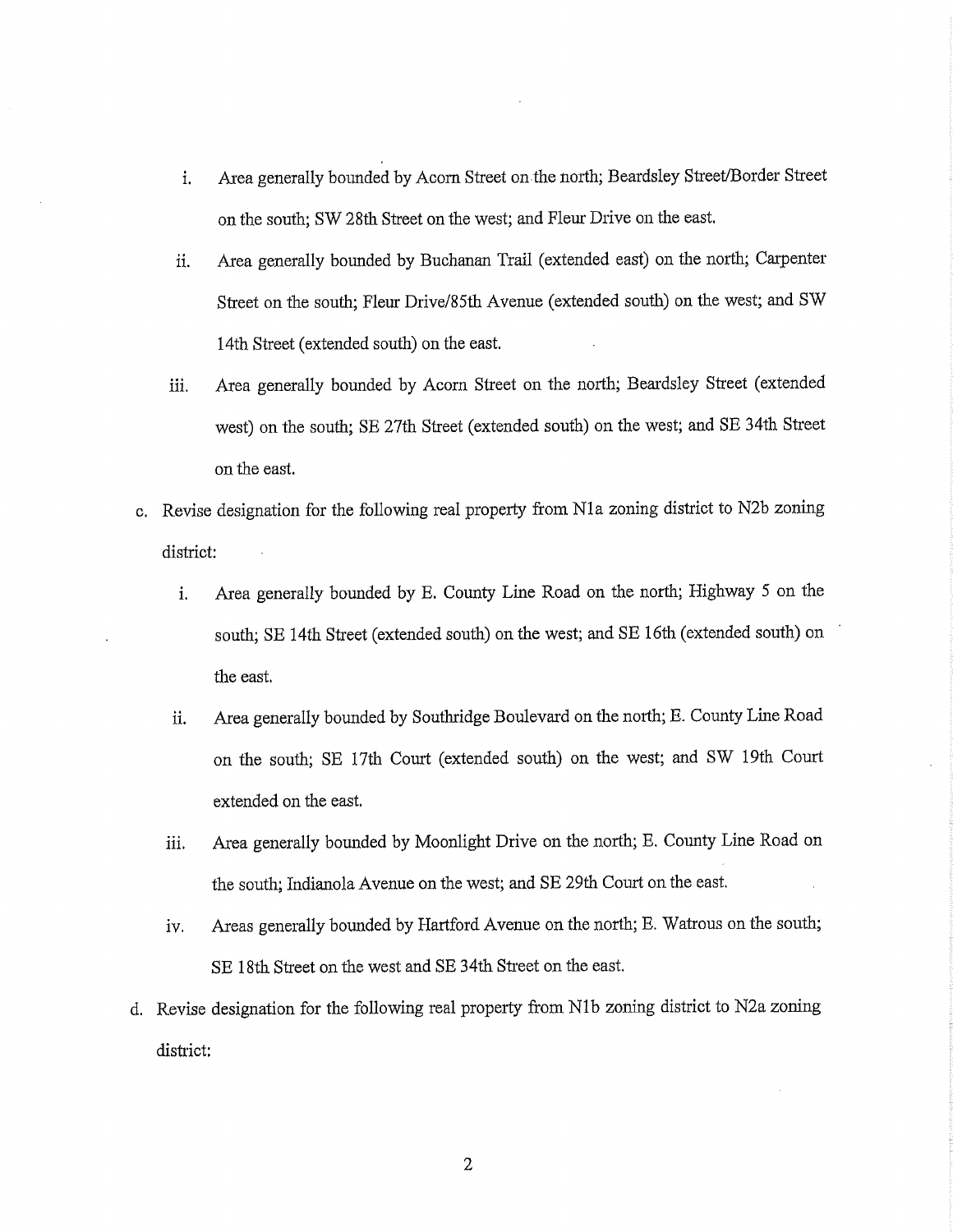- i. Area generally bounded by E. Phillips Street on the north; Hart Avenue and E. Southlawn Drive on the south; SB 34th on the west and SB 36th (extended north) on the east.
- ii. Area generally bounded by Interstate 80 on the north; NE Aurora Avenue (extended east) on the south; E. 38th Street on the west and E. 46th Street on the east.
- iii. Area generally bounded by Village Run Avenue (extended east) on the north; Hull Avenue (extended east) on the south; E 56th Street on the west and the midpoint between E. 56th Street and Highway 65 on the east,
- e. Revise designation for property locally known as 3851 Delaware Avenue from I1 zoning district to RX1 zoning district.

Section 2. This ordinance shall be in full force and effect from and after the later of  $(i)$  its passage and publication as provided by law or (ii) December 16,2019.

FORM APPROVED:

UL. 7A^

Glenna K. Frank Assistant City Attorney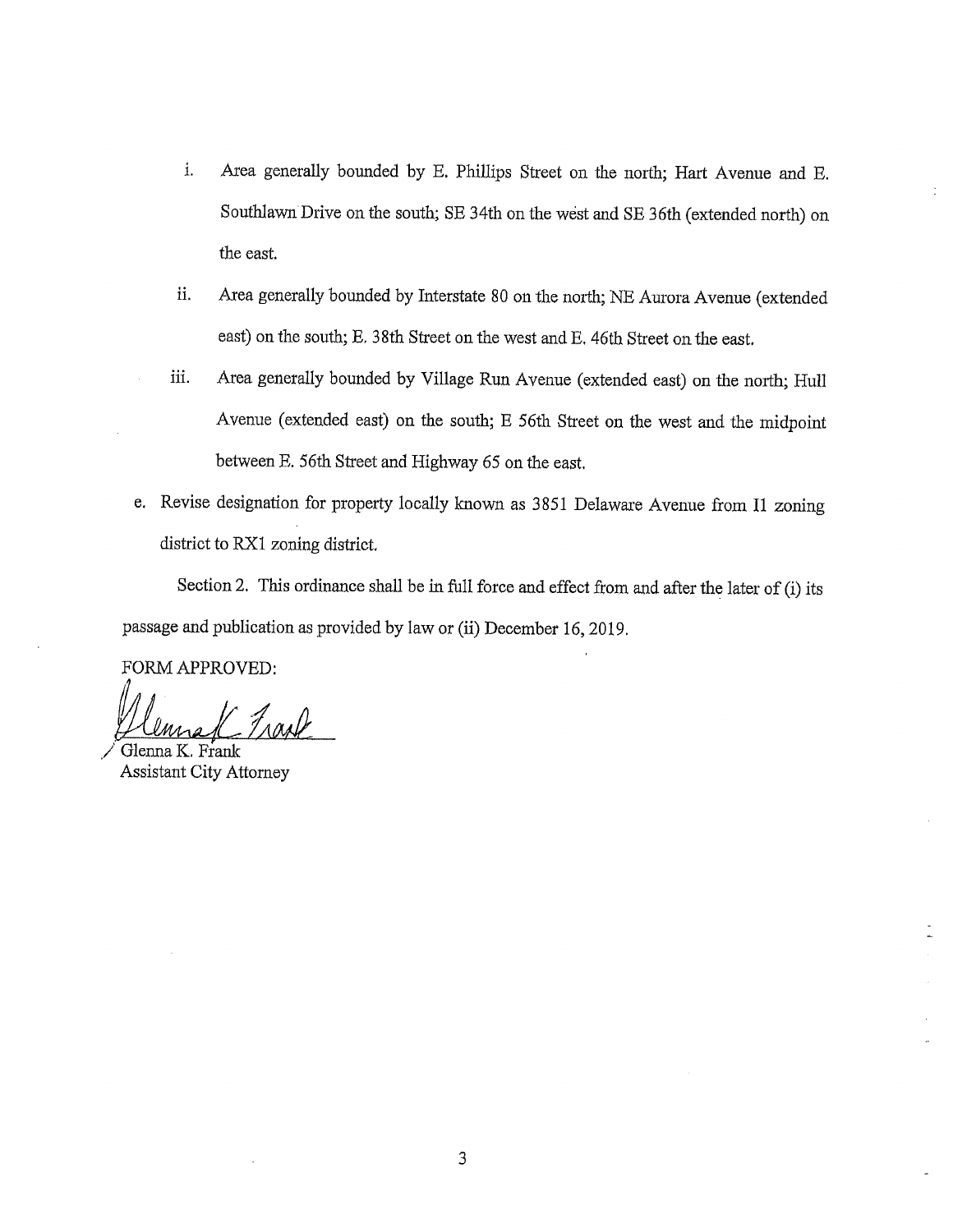## ORDINANCE NO.

AN ORDINANCE to amend the Official Zoning Map of the City of Des Moines, Iowa, forth in Section 134-1.10 of Chapter 134 of the Municipal Code of the City of Dei to promote the health, safety, morals, and general welfare of the community and tc  $\mu$ historically significant areas of the City of Des Moines, by rezoning specified real property within the City limits of the City of Des Moines.

Be It Ordained by the City Council of the City of Des Moines, Iowa:

Section 1. That the Official Zoning Map of the City of Des Moines, Iowa, adopted by Ordinance No. 15,818 on October 16, 2019 and set forth in Section 134-1.10 of Chapter 134 of the Municipal Code of the City of Des Moines, is hereby amended pursuant to the additional revisions in form on file in the office of the City Clerk, which amendments are hereby approved and adopted and include:

- a. Revise designation of all real property zoned N2 by Ordinance No. 15,818 approved on October 16,2019, from N2 zoning district to N2b zoning district, except those real properties specifically identified as follows for which designations will be revised from N2 zoning district to N2a zoning district:
	- i. Area generally bounded by E. Watrous Avenue on the north; E. McKinley Avenue on the south; Easter Lake on west; and SE 36th (extended north) on the east.
	- ii. Area generally bounded by Briggs Street (extended) on the north; Carpenter Street/E. Cardinal Avenue (extended) on the south; SE 29th Street extended on the west and SE 34th/ 135th Avenue on the east.
- b. Revise designation for the following real property from Nla zoning district to N2a zoning district:

 $\mathbf{1}$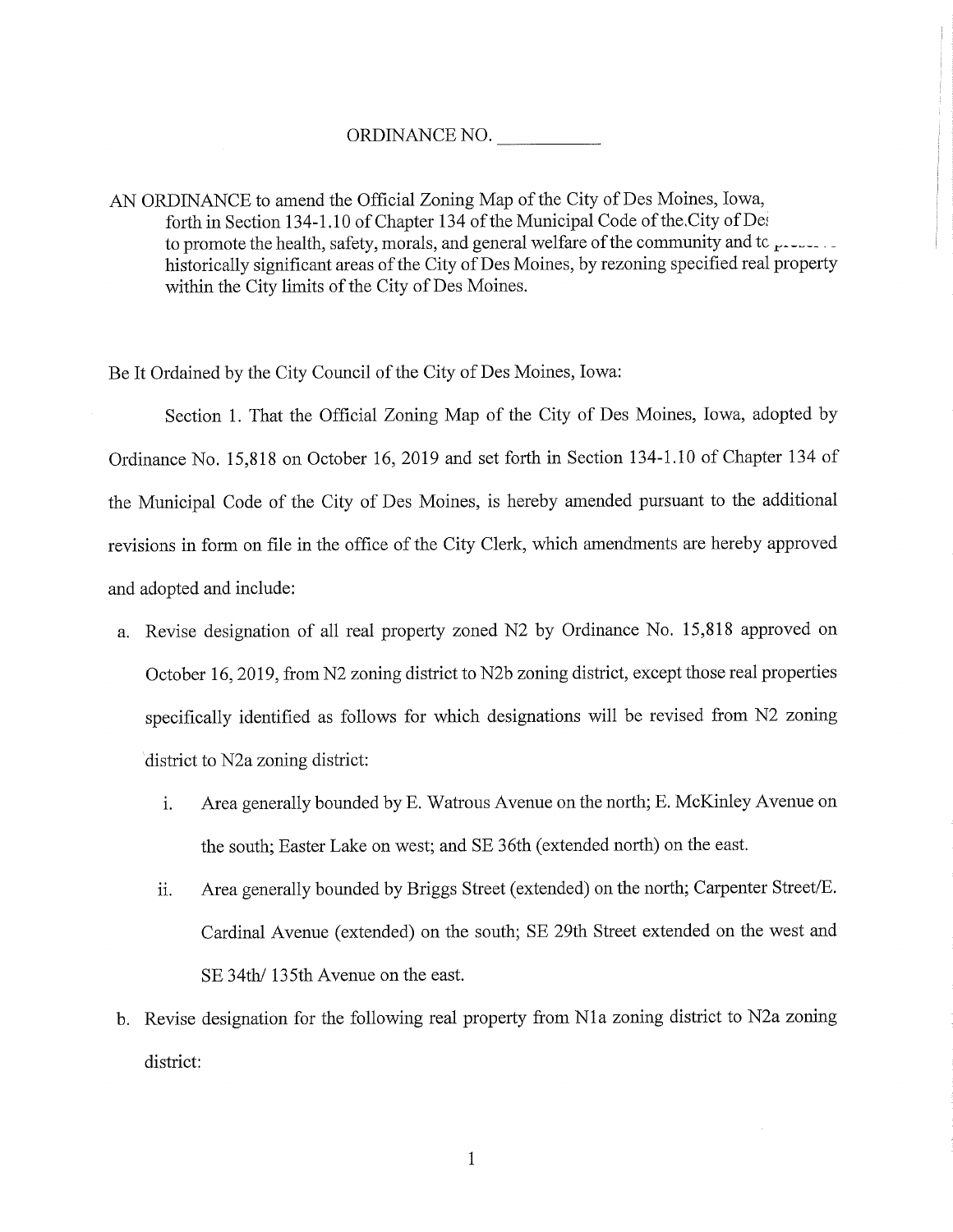- i. Area generally bounded by Acorn Street on the north; Beardsley Street/Border Street on the south; SW 28th Street on the west; and Fleur Drive on the east.
- ii. Area generally bounded by Buchaaan Trail (extended east) on the north; Carpenter Street on the south; Fleur Drive/85th Avenue (extended south) on the west; and SW 14th Street (extended south) on the east.
- iii. Area generally bounded by Acorn Street on the north; Beardsley Street (extended west) on the south; SE 27th Street (extended south) on the west; and SE 34th Street on the east.
- c. Revise designation for the following real property from Nla zoning district to N2b zoning district:
	- i. Area generally bounded by E. County Line Road on the north; Highway 5 on the south; SE 14th Street (extended south) on the west; and SE 16th (extended south) on the east.
	- ii. Area generally bounded by Southridge Boulevard on the north; E. County Line Road on the south; SE 17th Court (extended south) on the west; and SW 19th Court extended on the east.
	- iii. Area generally bounded by Moonlight Drive on the north; E. County Line Road on the south; Indianola Avenue on the west; and SE 29th Court on the east.
	- iv. Areas generally bounded by Hartford Avenue on the north; E. Watrous on the south; SE 18th Street on the west and SE 34th Street on the east.
- d. Revise designation for the following real property from Nlb zoning district to N2a zoning district: